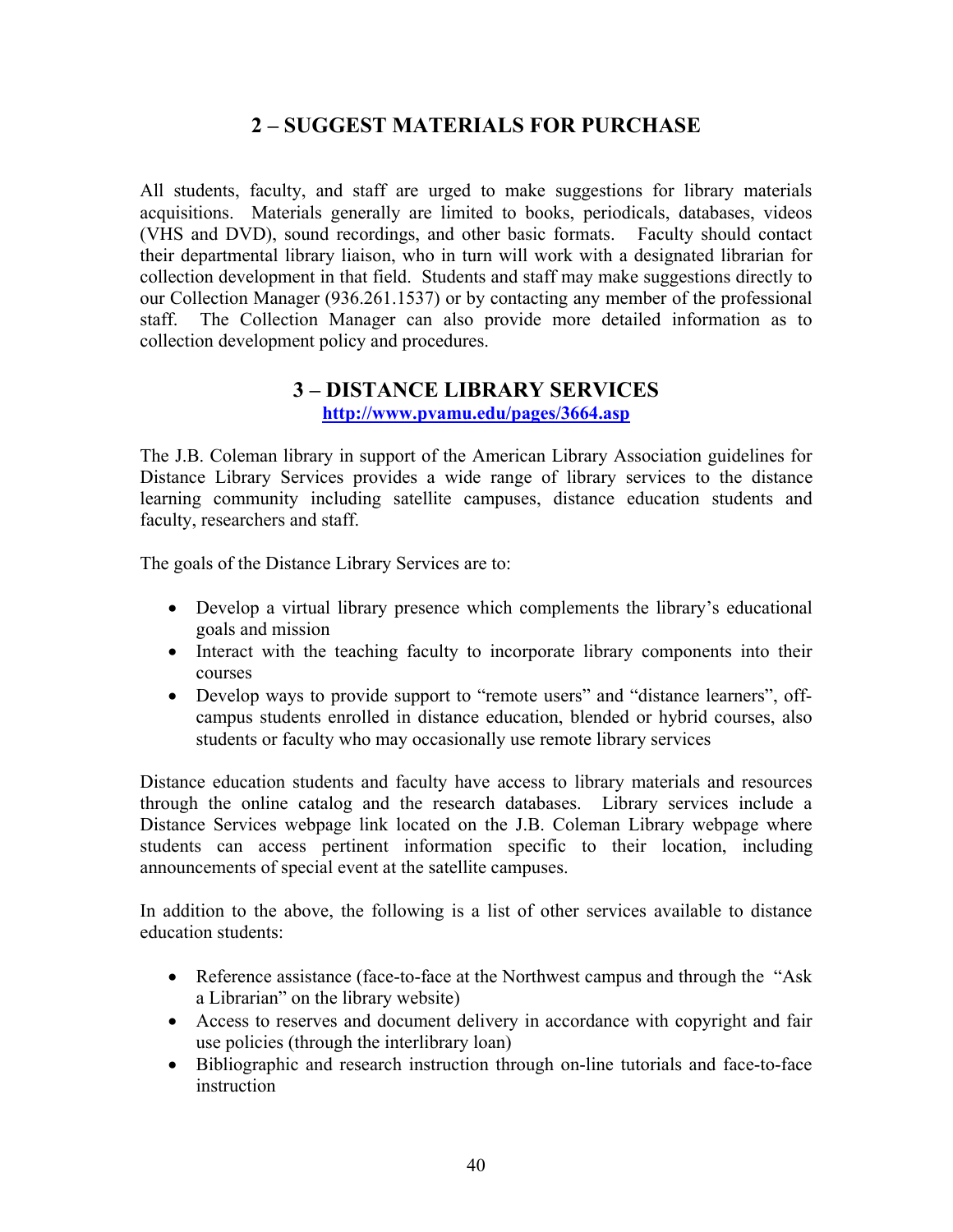• Promotion of library services to the distance learning community and local and national organizations, universities and educational institutions

A student must be enrolled in an online course, a TV course, or an off-campus learning course administered by PVAMU in order to receive Distance Education services. If the student is also enrolled in on-campus courses, s/he must visit the library in person rather than request materials by mail.

When requesting research help or materials as a distance education learner, the student must submit the course and location information. The forms submitted online must be filled out completely.

It is not necessary to have a library card to take advantage of these services. However, a student may apply for TexShare and HARLiC cards to check out books from other libraries in the area. Further information is located on our Interlibrary Loan help page: **http://www.pvamu.edu/pages/3663.asp**

In order to see if the Coleman Library has the desired materials, the student must search the PVAMU catalog: https://voyager-pv.tamu.edu/ For help with searching within the online catalog see https://voyager-pv.tamu.edu/help/combinedsearch.htm or *Section II Researching in the John B. Coleman Library- Part 1- How to Find Books in the JBC Library* of this library handbook for further instructions

Patrons must fill out the Distance Education Materials Request Form completely. If the book is available for check-out, we will check it out to the patron and mail it free of charge. Books must be returned at the patron's expense by the due data. Articles and other photocopies do not have to be returned. Patrons must send materials to the library via return post so that it gets to us by the due date in order to avoid overdue charges.

Some materials may not be checked out. Reference books, rare books and a/v materials may not leave the library. We are happy to photocopy chapters or pages from these books for patrons. We may not under any circumstances photocopy more than a chapter of a book, however.

If the patron knows the title, journal, and issue of the article, s/he may send a Distance Education Materials Request Form and we will either email or surface mail the article free of charge.

If the patron hasn't found an article yet, s/he will need to use a paper, CD-ROM, or online indexes first. Some indexes are freely available on the Web. Patrons can send the library citation information (author, article title, journal title and date, page numbers) via the Distance Education Materials Request Form.